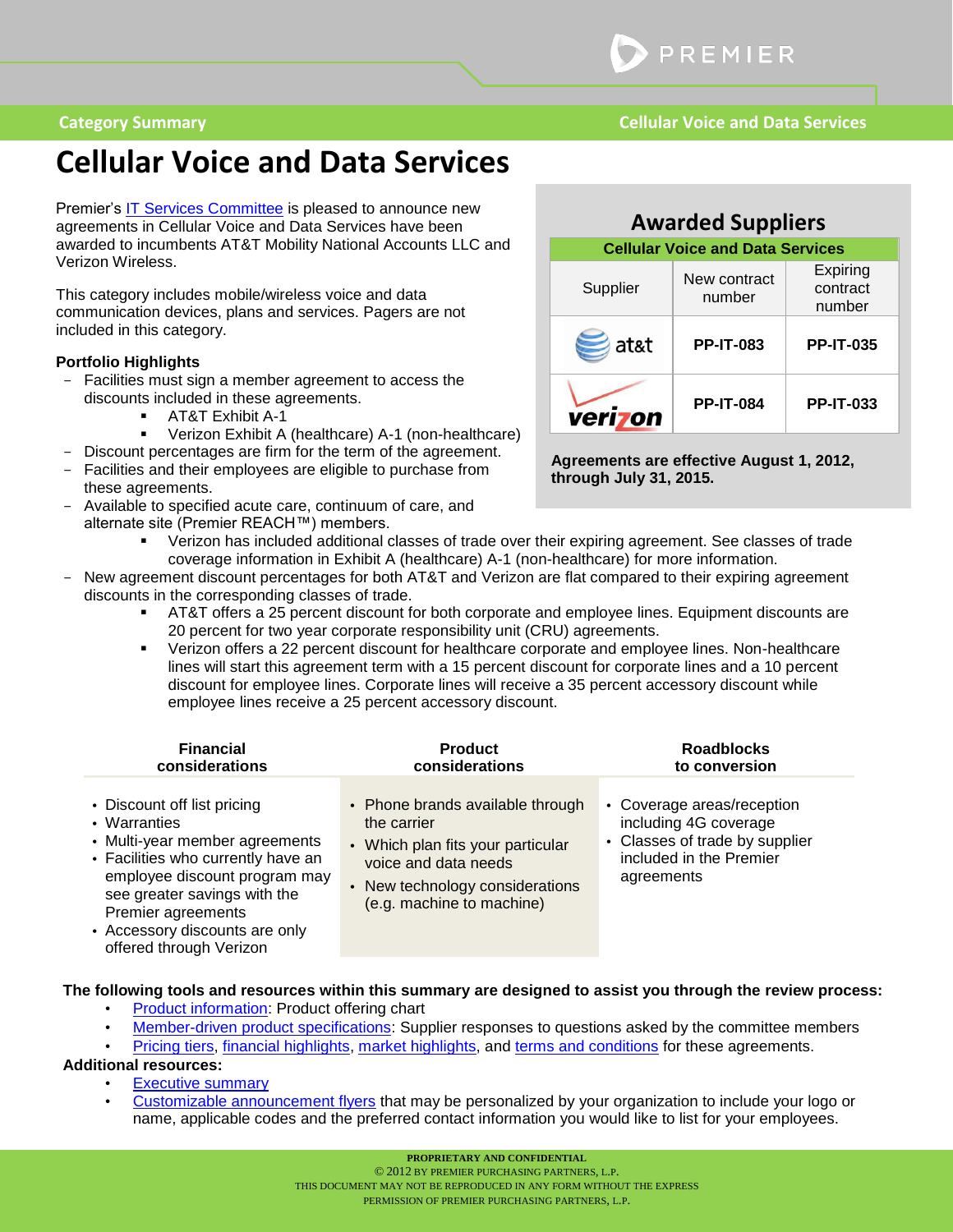# <span id="page-1-1"></span><span id="page-1-0"></span>**Product Information and Critical Specifications**

|                                                                                              | <b>AT&amp;T</b>                                                                                                                                  | <b>Verizon</b>                                                                                                                  |  |
|----------------------------------------------------------------------------------------------|--------------------------------------------------------------------------------------------------------------------------------------------------|---------------------------------------------------------------------------------------------------------------------------------|--|
| <b>Supplier submitted responses</b>                                                          |                                                                                                                                                  |                                                                                                                                 |  |
| Product and services offering and capabilities                                               |                                                                                                                                                  |                                                                                                                                 |  |
| Voice service capabilities (e.g., offers<br>person-to-person mobile voice<br>communications) |                                                                                                                                                  |                                                                                                                                 |  |
| Handheld communication device<br>products available                                          | Apple, BlackBerry, HTC, LG,<br>Motorola, Nokia, Samsung, Sony<br>Ericsson, ZTE, HP, Novatel, Option,<br>Palm, Pantech, Sharp, Sierra<br>Wireless | Apple, BlackBerry, HTC, LG,<br>Motorola, Samsung, HP, Casio                                                                     |  |
| Secured wireless Internet access                                                             |                                                                                                                                                  | ✓                                                                                                                               |  |
| Secured wireless e-mail access                                                               |                                                                                                                                                  |                                                                                                                                 |  |
| Global positioning (GPS) through<br>mobile devices                                           |                                                                                                                                                  |                                                                                                                                 |  |
| Emergency use services<br>options/availability                                               | ✓                                                                                                                                                | ✓                                                                                                                               |  |
| Network technologies description                                                             | GSM/GPRS platform*<br>4G LTE network technology                                                                                                  | CDMA** platform<br>4G LTE network technology                                                                                    |  |
| Data plan availability                                                                       |                                                                                                                                                  |                                                                                                                                 |  |
| Geographic coverage                                                                          |                                                                                                                                                  |                                                                                                                                 |  |
| United States coverage                                                                       | All 50 states, Guam, Puerto Rico and<br>the US Virgin Islands                                                                                    | All 50 states, Guam, Puerto Rico and<br>the US Virgin Islands                                                                   |  |
| International coverage availability                                                          |                                                                                                                                                  |                                                                                                                                 |  |
| In-building coverage subsidy<br>(Enhanced tower coverage in local<br>areas)                  | Passive distributed antenna systems<br>(DAS), active DAS, outdoor cell site<br>deployments                                                       | Installed cell sites or radio frequency<br>repeaters, temporary cell site<br>deployments                                        |  |
| <b>Billing and financial considerations</b>                                                  |                                                                                                                                                  |                                                                                                                                 |  |
| Employee purchase program<br>availability                                                    |                                                                                                                                                  | ✓                                                                                                                               |  |
| Discounts on accessories                                                                     | Discounts on device purchases only                                                                                                               | ✓                                                                                                                               |  |
| Shared/pooled minutes availability<br>(e.g., family plans)                                   |                                                                                                                                                  | ✓                                                                                                                               |  |
| Mobile-to-Mobile minutes program                                                             |                                                                                                                                                  |                                                                                                                                 |  |
| Text messaging availability at<br>reduced rates                                              | \$10 monthly recurring credit toward<br>the Messaging Unlimited Bundle<br>provided to CRUs with a monthly<br>service charge of \$20.             | Free 500 (corporate) or 250<br>(employee) text message package<br>included in Premier's current tier<br>attainment with Verizon |  |

\* Global System for Mobile (GSM), General Packet Radio Service (GPRS) \*\* Code Division Multiple Access (CDMA) Note: ctrl+click on the supplier name to view additional information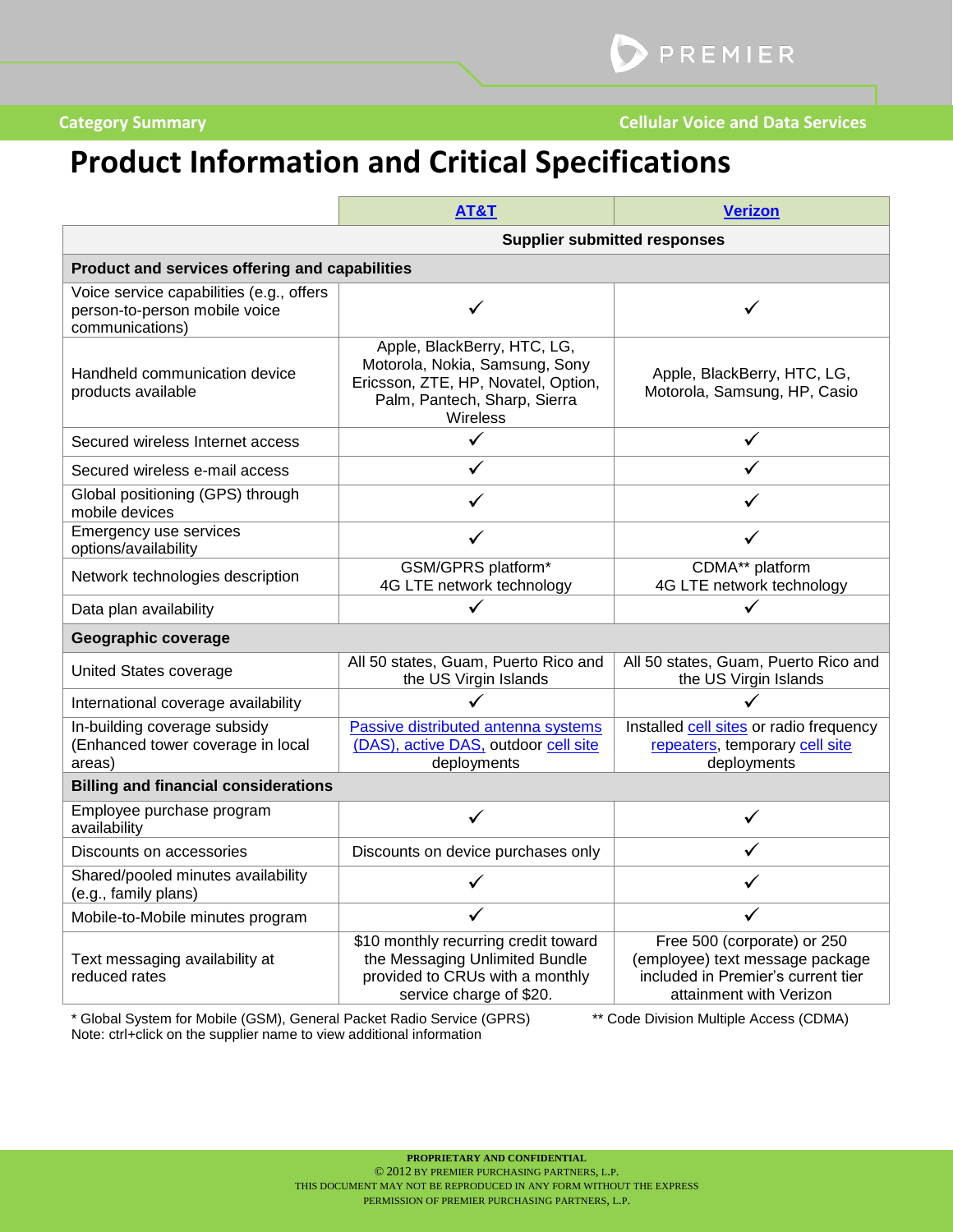## <span id="page-2-0"></span>**Supplier Tier Requirements**

**The highlighted row indicates current tier placement for the Premier membership.**

| AT&T expiring and new agreement service discount tiers |                                                                               |                                                                         |  |
|--------------------------------------------------------|-------------------------------------------------------------------------------|-------------------------------------------------------------------------|--|
| Aggregate annual volume<br>of participating members    | <b>Monthly service discount</b><br><b>Corporate responsibility user (CRU)</b> | <b>Monthly service discount</b><br>Individual responsibility user (IRU) |  |
| $$0 - $5,999,999$                                      | <b>20%</b>                                                                    | <b>20%</b>                                                              |  |
| \$6,000,000 - \$11,999,999                             | 21%                                                                           | 21%                                                                     |  |
| \$12,000,000 - \$17,999,999                            | 22%                                                                           | 22%                                                                     |  |
| \$18,000,000 - \$23,999,999                            | 23%                                                                           | 23%                                                                     |  |
| \$24,000,000 - \$29,999,999                            | <b>24%</b>                                                                    | <b>24%</b>                                                              |  |
| $\geq$ \$30,000,000                                    | 25%                                                                           | 25%                                                                     |  |

Note: CRU means an employee receiving service under participating member's account. IRU means an employee receiving service under an individual account in accordance with the sponsorship program.

| AT&T expiring and new agreement equipment discount |                 |                 |  |
|----------------------------------------------------|-----------------|-----------------|--|
| 2-year CRU term                                    | 1-year CRU term | 0-year CRU term |  |
| 20%                                                | 5%              | 0%              |  |

| Verizon expiring and new agreement service discount tiers (Healthcare) |                            |                                                                                                  |                            |                                                        |
|------------------------------------------------------------------------|----------------------------|--------------------------------------------------------------------------------------------------|----------------------------|--------------------------------------------------------|
| <b>Attainment tier</b>                                                 | <b>Corporate discount</b>  |                                                                                                  | <b>Employee discount</b>   |                                                        |
| (aggregate number<br>of lines)                                         | <b>Monthly</b><br>discount | <b>Additional incentives*</b>                                                                    | <b>Monthly</b><br>discount | <b>Additional incentives*</b>                          |
| $5 - 99$                                                               | 8%                         | N/A                                                                                              | 8%                         | N/A                                                    |
| $100 - 499$                                                            | 10%                        | N/A                                                                                              | 10%                        | N/A                                                    |
| $500 - 999$                                                            | 12%                        | N/A                                                                                              | 12%                        | N/A                                                    |
| $1,000 - 4,999$                                                        | 15%                        | N/A                                                                                              | 13%                        | N/A                                                    |
| $5.000 - 9.999$                                                        | 17%                        | N/A                                                                                              | 15%                        | N/A                                                    |
| 10.000 - 14.999                                                        | 19%                        | N/A                                                                                              | 17%                        | N/A                                                    |
| 15,000 - 49,999                                                        | 20%                        | N/A                                                                                              | 18%                        | N/A                                                    |
| 50,000 - 74,999                                                        | 21%                        | N/A                                                                                              | 19%                        | N/A                                                    |
| 75.000 - 649.999                                                       | 22%                        | N/A                                                                                              | 22%                        | N/A                                                    |
| 650,000 - 699,999                                                      | 22%                        | 250 text message package                                                                         | 22%                        | 250 text message package                               |
| 700,000 - 799,999                                                      | 22%                        | 250 text message package<br>Essential package offer                                              | 22%                        | 250 text message package                               |
| 800,000 - 899,999                                                      | 22%                        | 500 text message package<br>Essential package offer                                              | 22%                        | 250 text message package                               |
| > 900,000                                                              | 22%                        | 500 text message package<br><b>Essential package offer</b><br><b>Monthly access fee discount</b> | 22%                        | 250 text message package<br>and waived activation fees |

\* See member agreement for more information and notes on the additional incentives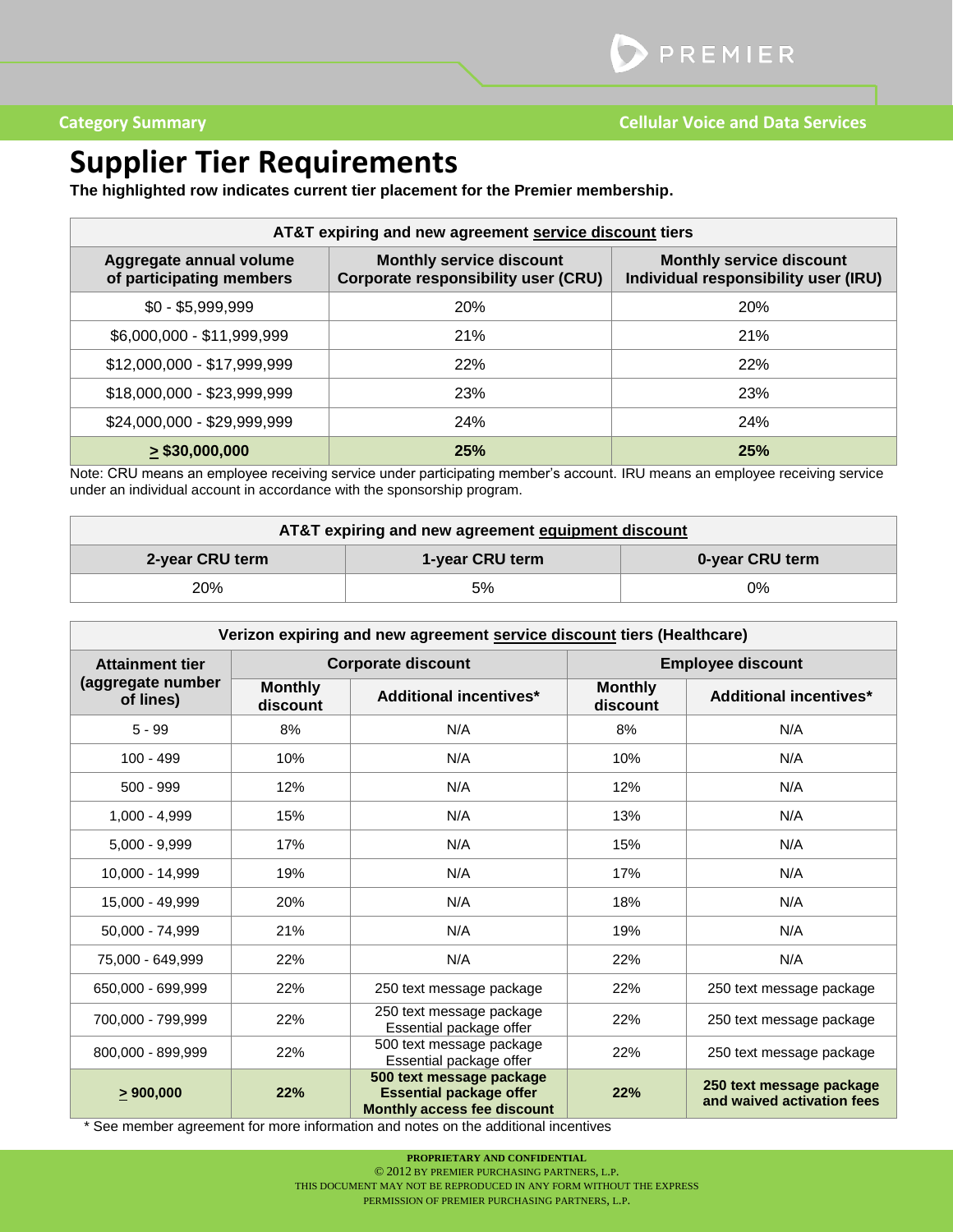## **Supplier Tier Requirements (continued)**

**The highlighted row indicates current tier placement for the Premier membership.**

| Verizon expiring and new agreement service discount tiers (Non-healthcare*) |                                   |                                  |  |
|-----------------------------------------------------------------------------|-----------------------------------|----------------------------------|--|
| <b>Attainment tier</b><br>(aggregate number of lines)                       | <b>Corporate monthly discount</b> | <b>Employee monthly discount</b> |  |
| 1.000 - 4.999                                                               | 12%                               | 8%                               |  |
| $5,000 - 9,999$                                                             | 15%                               | 10%                              |  |
| 10,000 - 14,999                                                             | 17%                               | 12%                              |  |
| > 15,000                                                                    | <b>20%</b>                        | 15%                              |  |

\* See eligible classes of trade information in Exhibit A-1 for more information.

| Verizon expiring and new agreement accessory discount |                                       |  |
|-------------------------------------------------------|---------------------------------------|--|
| <b>Corporate discount</b>                             | <b>Employee discount</b>              |  |
| 35% from non-discounted, retail price                 | 25% from non-discounted, retail price |  |

## **Ordering Methods**

#### **Supplier contacts:**

AT&T: Ross Deuel, 972.977.0248, [ross.deuel@att.com](mailto:ross.deuel@att.com) Verizon: Denise Marcelt, 843.696.900, [denise.marcelt@verizonwireless.com](mailto:denise.marcelt@verizonwireless.com)

#### **Ordering instructions:**

### AT&T

- **Corporate ordering:** Corporate Responsible Users (CRU) require a participation agreement.
	- E-mail GPOFAN@att.com
		- Send member contact information including facility name, physical address and Premier entity code.
		- AT&T will coordinate signature of Participation Agreement.
	- Foundation Account Number (FAN) will be provided by AT&T for corporate-paid members to use in their sign-up.
- **Employee ordering:** Employee-only programs do not need to sign a participation agreement.
	- Please have the facility's Program Administrator register for an (IRU) employee benefit FAN.
		- To register for a FAN go to: http://www.corp.att.com/marcomms/gpo/index.html?gpo=premier
			- **•** Complete online form with member information
			- **IDED** Include Member ID and "Sub-GPO" or IDN
			- Include your contact information
	- Employees sign up for the discount online at [www.att.com/wireless/premiergpo](http://www.att.com/wireless/premiergpo) and enter the eight-digit FAN code to access the online portal.

**PROPRIETARY AND CONFIDENTIAL**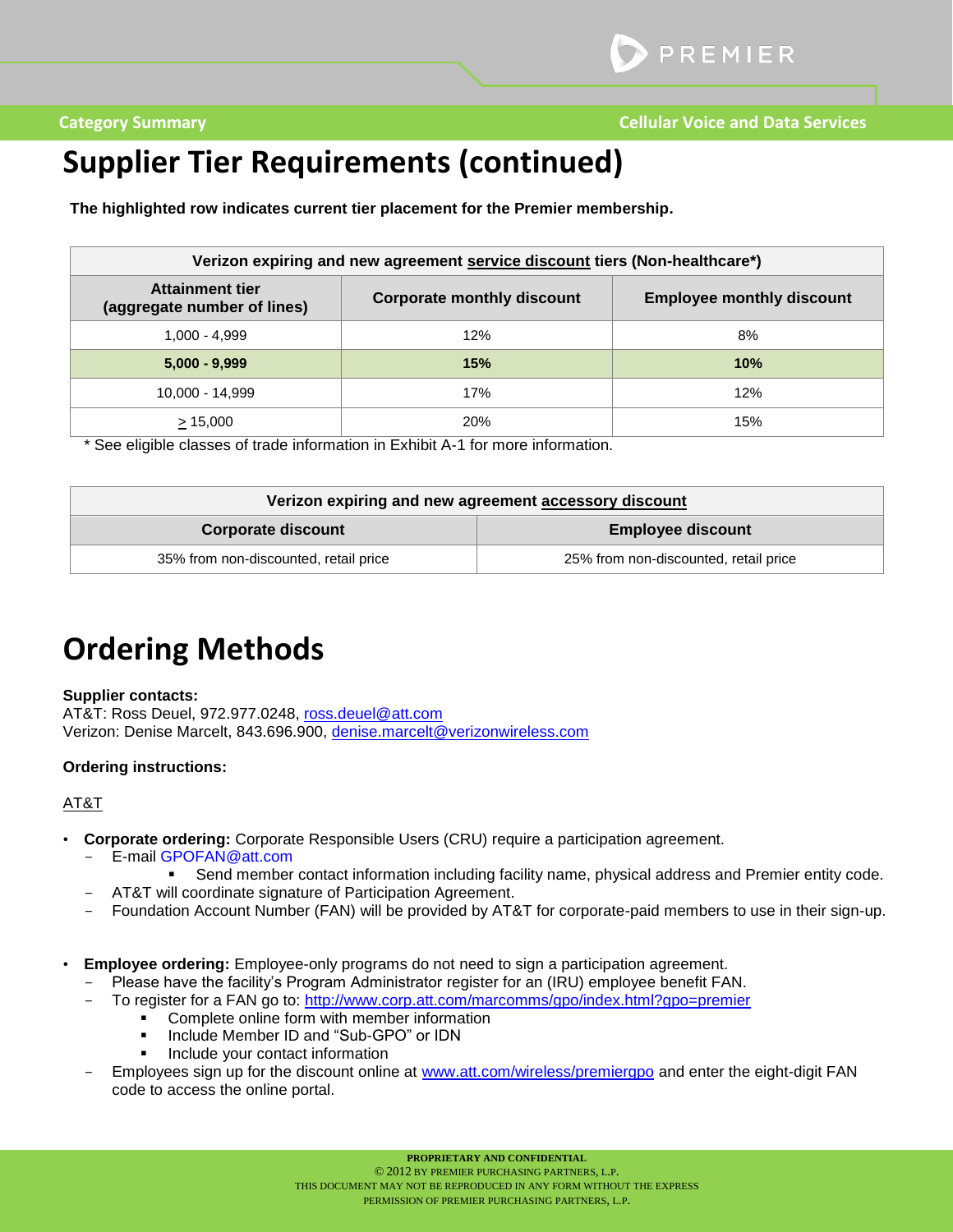# **Ordering Methods (continued)**

### Verizon

### • **Corporate ordering:**

- Go to [www.Premierinc.com](http://www.premierinc.com/) and select "PremierConnect" from the dropdown box or click the "LOGIN TO SCA" button to gain access to the Verizon contract portal site.
- Within PremierConnect click the "Knowledge" tab at the top, search "Verizon" in the top right field and click "Go", select the category launch document link at the top, click the "Verizon sign-up" link on the right. Within SCA, click the "Verizon Wireless" link on the homepage.
- You are now in the Verizon contract portal site for Premier members. Please complete the online form and accept the agreement.
- Please contact the Premier Solution Center at 1.877.777.1552 or by email at [SolutionCenter@PremierInc.com](mailto:SolutionCenter@PremierInc.com) with questions pertaining to the process or agreement.

### • **Employee ordering:**

- The facility must execute a Verizon member agreement per the instructions above to extend the benefit to its employees.
	- **In order to receive discounts, employees must maintain a monthly access fee of \$34.99 or higher.**
	- Verizon offers three sign-up options:
		- 1. Visit [www.verizonwireless.com/discount](http://www.verizonwireless.com/discount) and enter your work e-mail address.
			- Employees without a work e-mail address or whose business e-mail domain doesn't match Verizon records, click on the "Don't have a work e-mail address?"
		- 2. Call 1.888.386.4339 and provide Verizon's telesales team with your name, name of your facility, and your work e-mail address.
		- 3. Visit your local Verizon stand-alone store (not an authorized dealer) with proof of your employment either by employee badge or recent pay stub.

### <span id="page-4-0"></span>**Scenario Analysis**

#### **Discounts remain flat from current agreements with AT&T and Verizon.**

- Premier used comparable plan offerings and currently available standard pricing from each supplier.
- Discounts for each supplier were applied based upon the savings offering provided to Premier.
- Discounts are applicable based upon the Premier alliance volume with each supplier on March 1, 2012.
- Plan pricing can change over time as suppliers grow their business through Premier alliance volume increases.

| <b>Scenario 1: Basic calling</b> |                                       |         |
|----------------------------------|---------------------------------------|---------|
| Approx. 450 minutes              | Low-cost supplier for employee lines  | AT&T    |
|                                  | Low-cost supplier for corporate lines | Verizon |

| <b>Scenario 2: Advanced calling</b> |                                       |         |  |
|-------------------------------------|---------------------------------------|---------|--|
| Approx. 900 minutes                 | Low-cost supplier for employee lines  | AT&T    |  |
|                                     | Low-cost supplier for corporate lines | Verizon |  |

| <b>Scenario 3: Unlimited calling</b> |                                       |                                |  |
|--------------------------------------|---------------------------------------|--------------------------------|--|
| <b>Unlimited</b>                     | Low-cost supplier for employee lines  | Same rate for AT&T and Verizon |  |
|                                      | Low-cost supplier for corporate lines | Same rate for AT&T and Verizon |  |

**PROPRIETARY AND CONFIDENTIAL**

© 2012 BY PREMIER PURCHASING PARTNERS, L.P.

THIS DOCUMENT MAY NOT BE REPRODUCED IN ANY FORM WITHOUT THE EXPRESS

PERMISSION OF PREMIER PURCHASING PARTNERS, L.P.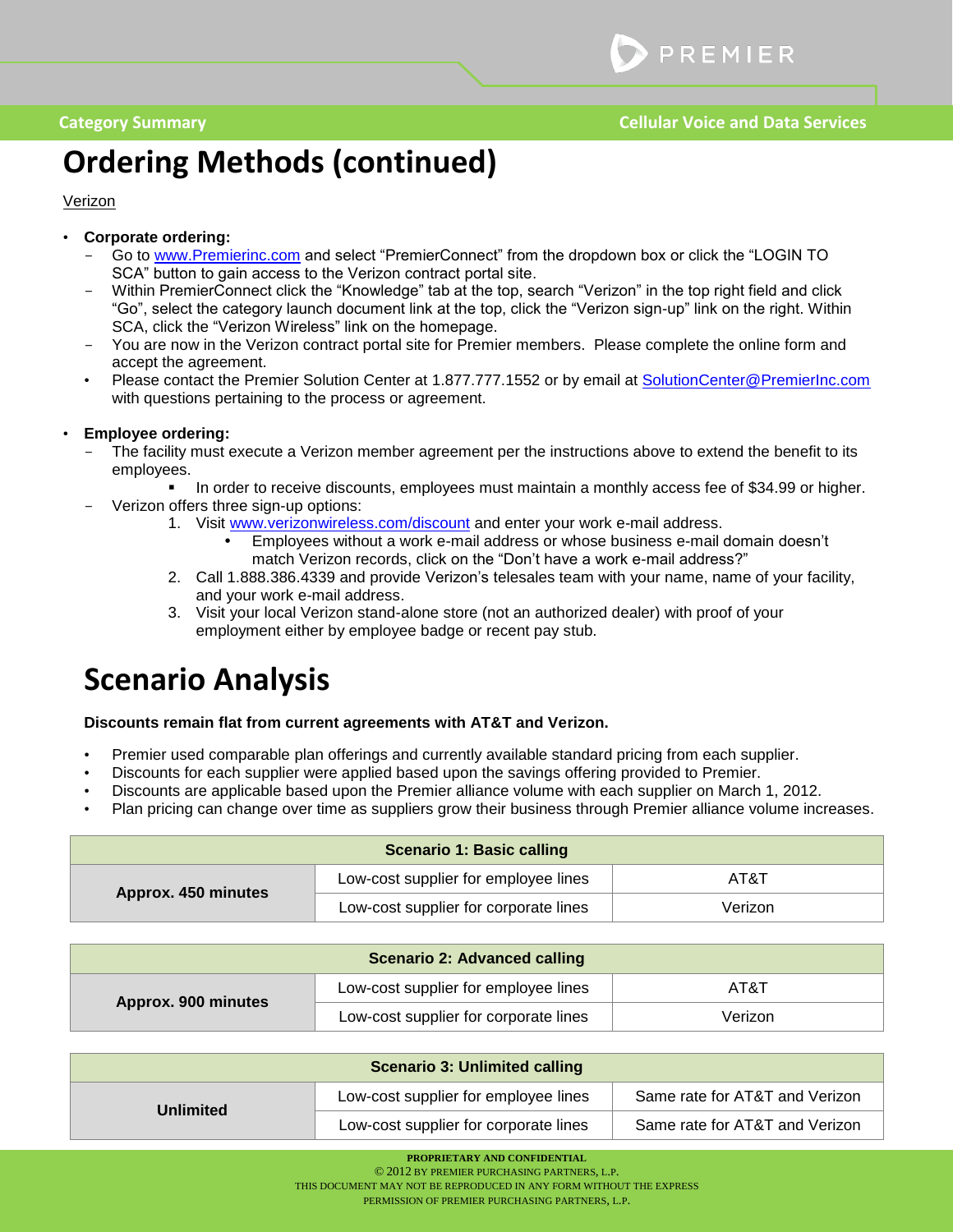## **Scenario Analysis (continued)**

| Scenario 4: Data only |                                       |         |
|-----------------------|---------------------------------------|---------|
| 2 GB                  | Low-cost supplier for employee lines  | Verizon |
|                       | Low-cost supplier for corporate lines | Verizon |

| <b>Scenario 5: Data only</b> |                                       |         |
|------------------------------|---------------------------------------|---------|
| 5 GB                         | Low-cost supplier for employee lines  | Verizon |
|                              | Low-cost supplier for corporate lines | Verizon |

| <b>Scenario 6: Data only</b> |                                                             |         |
|------------------------------|-------------------------------------------------------------|---------|
| $10$ GB                      | Low-cost supplier for employee lines<br>and corporate lines | Verizon |

| Scenario 7: Data only - mobile broadband/hotspot |                                       |                                  |
|--------------------------------------------------|---------------------------------------|----------------------------------|
| 5 GB                                             | Low-cost supplier for employee lines  | AT&T                             |
|                                                  | Low-cost supplier for corporate lines | Verizon                          |
|                                                  | Low-cost supplier for overage charges | Same charge for AT&T and Verizon |

| Scenario 8: Data only – mobile broadband/hotspot |                                                                              |         |
|--------------------------------------------------|------------------------------------------------------------------------------|---------|
| 10 GB                                            | Low-cost supplier for employee lines,<br>corporate lines and overage charges | Verizon |

| Scenario 9: Voice/data/text |                                       |         |
|-----------------------------|---------------------------------------|---------|
| 1000 minutes, 1000 text     | Low-cost supplier for employee lines  | Verizon |
| messages, 2 GB internet     | Low-cost supplier for corporate lines | Verizon |

| Scenario 10: Data only – machine to machine (M2M) |                   |                                         |
|---------------------------------------------------|-------------------|-----------------------------------------|
| 5 M2M lines<br><b>MB</b>                          | Low-cost supplier | Verizon<br>(Not available through AT&T) |

| Scenario 11: Data only – machine to machine (M2M) |                   |                                         |
|---------------------------------------------------|-------------------|-----------------------------------------|
| 10 M2M lines<br><b>50 MB</b>                      | Low-cost supplier | Verizon<br>(Not available through AT&T) |

| Scenario 12: Data only – machine to machine (M2M) |                   |                                         |
|---------------------------------------------------|-------------------|-----------------------------------------|
| 50 M2M lines<br>2 GB                              | Low-cost supplier | Verizon<br>(Not available through AT&T) |

**Note:** Machine-to-machine (M2M) communication involves a remote sensor gathering data which it sends wirelessly to a server such as a computer. The data is then analyzed and acted upon according to the software in place.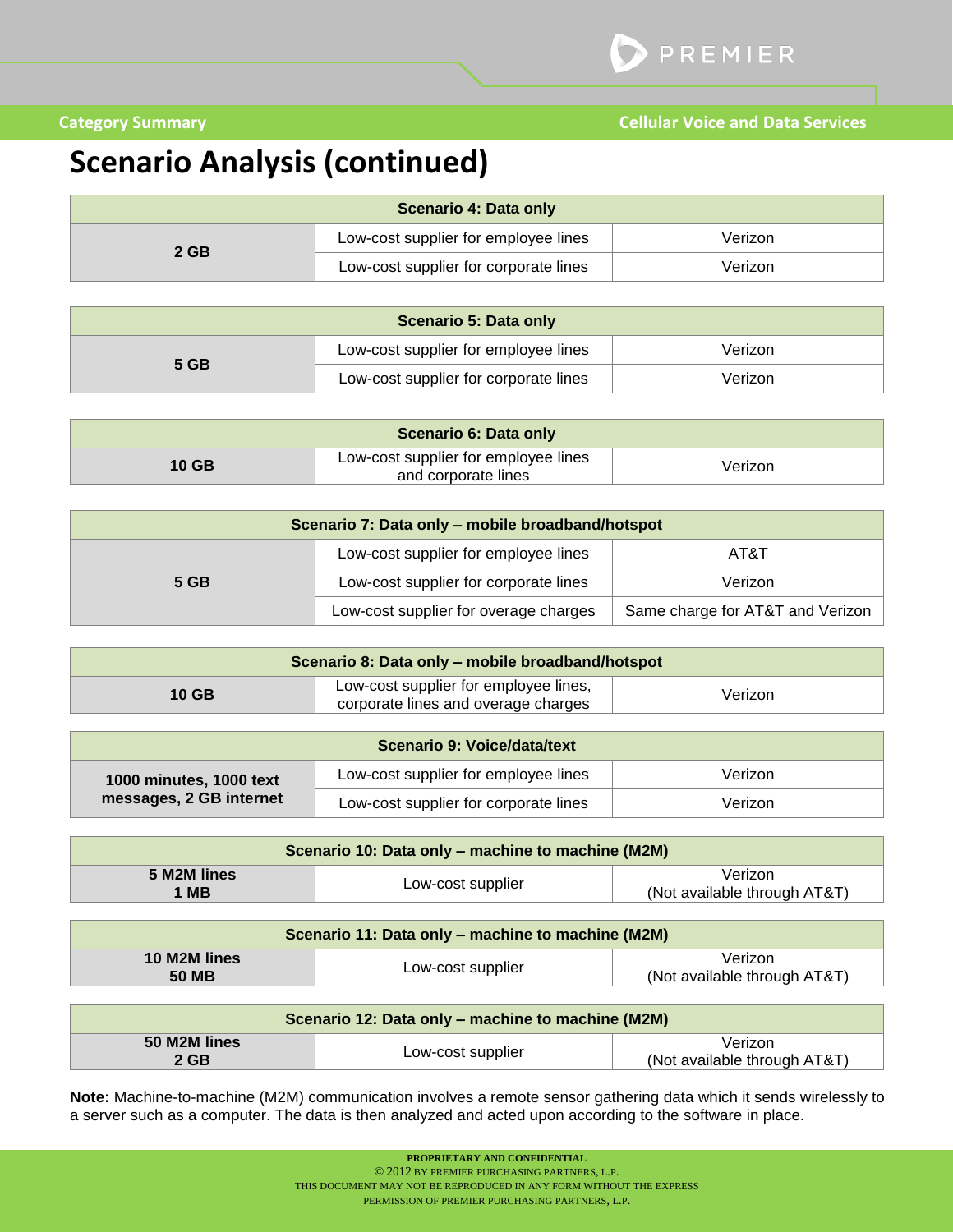# <span id="page-6-1"></span><span id="page-6-0"></span>**Terms and Conditions**

|                                                              | AT&T                                                                                                                | <b>Verizon</b>                                                                                                                                                                                                                   |
|--------------------------------------------------------------|---------------------------------------------------------------------------------------------------------------------|----------------------------------------------------------------------------------------------------------------------------------------------------------------------------------------------------------------------------------|
| <b>PMDF requirement</b><br>Price activation is not available | None                                                                                                                | None                                                                                                                                                                                                                             |
| <b>Continuum of Care</b>                                     | Allowed<br>See approved classes of trade in Exhibit<br>A-1 for more information.                                    | Allowed<br>See approved classes of trade in Exhibit A<br>and A-1 for more information.                                                                                                                                           |
| <b>Price protection</b>                                      | Discounts firm for the term                                                                                         | Discounts firm for the term                                                                                                                                                                                                      |
| <b>Direct/distribution</b>                                   | <b>Direct</b>                                                                                                       | <b>Direct</b>                                                                                                                                                                                                                    |
| <b>Payment terms</b>                                         | See general terms and conditions on<br>program website.                                                             | <b>Corporate lines:</b> within 30 days of the<br>date of each bill; for facilities with $\geq$ 750<br>lines, payment terms are within 45 days.<br><b>Employee lines:</b> see general terms and<br>conditions on program website. |
| <b>Agreement terms</b>                                       | Facility/employee must sign at least a 12<br>or 24-month commitment to receive<br>discounts through this agreement. | Facility/employee must sign at least a 12<br>or 24-month commitment to receive<br>discounts through this agreement.<br>Employees must maintain a monthly<br>access fee of \$34.99 or higher.                                     |
| <b>Activation fees</b>                                       | A one-time charge for service activation<br>and conversion.                                                         | Waived for employees with 24-month term<br>and for all corporate lines on voice and<br>data plans.                                                                                                                               |
| <b>Early termination fees</b>                                | Fee dependent on equipment; see<br>Exhibit A-I for more information.                                                | \$175 fee, minus \$5 for each full month<br>since activation/extension, for each<br>corporate subscriber line terminated prior<br>to expiration.                                                                                 |

# **Market Highlights**